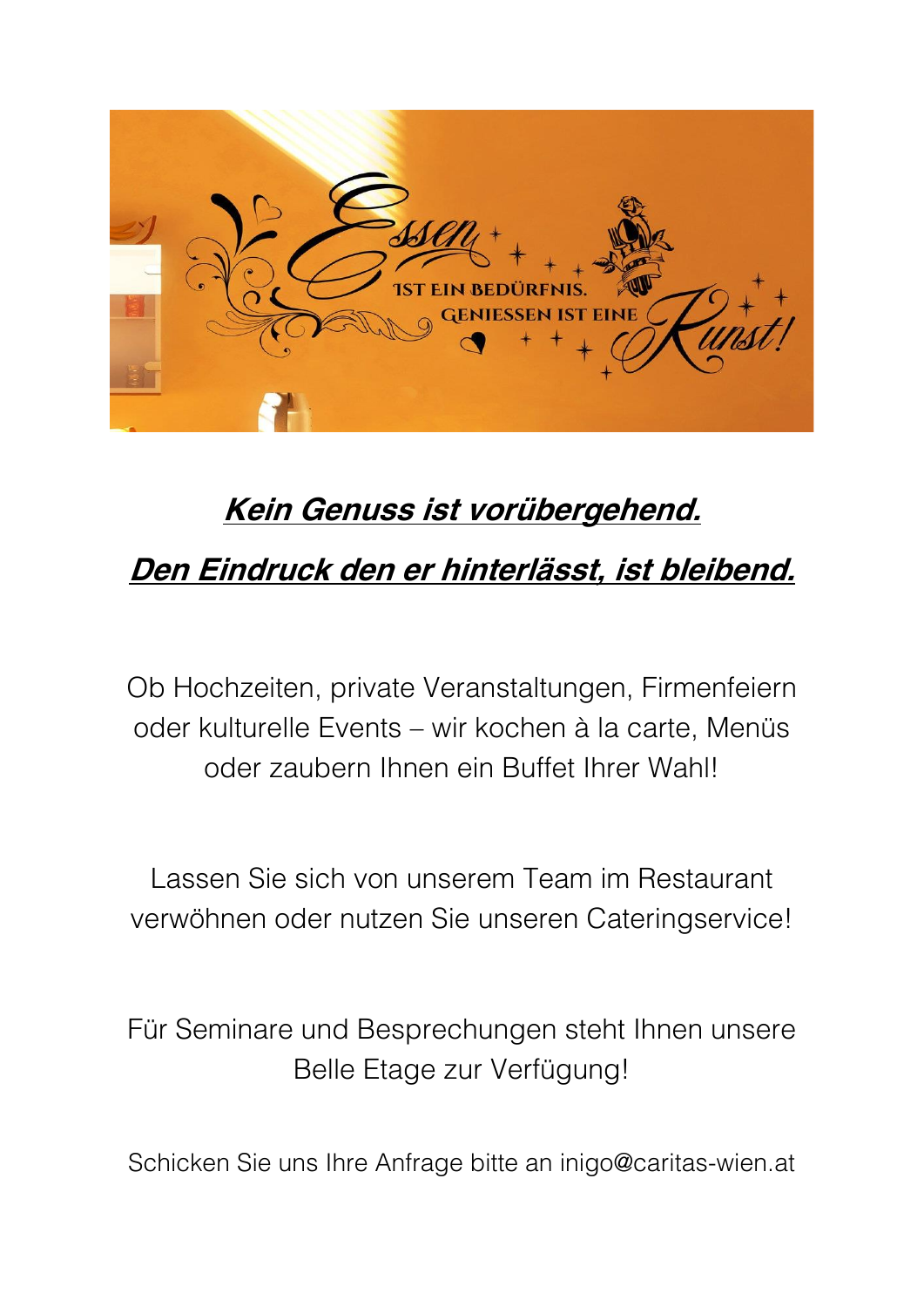### **SUPPEN soups**

#### **In der Suppenschale serviert / Served in a soup bowl**

| Erdäpfelsuppe nach "INIGO Art" LM<br>mit Gemüsewürfeln, Mischpilzen und Zwiebeln<br>Potato soup "INIGO style" with vegetables, mixed mushrooms and onions | € 5.40 |
|-----------------------------------------------------------------------------------------------------------------------------------------------------------|--------|
| Vegane Karotten-Kokos-Orangen-Ingwercremesuppe<br>Vegan cream of carrot, coconut, orange and ginger                                                       | € 5,40 |
| Vegetarische Frittatensuppe ACGLM<br>Clear vegetable soup with sliced pancakes                                                                            | € 4.90 |

### **VORSPEISEN starters**

#### **Alle Vorspeisen werden mit Brot <sup>A</sup> serviert**

All starters are served with bread A

#### Vegetarischer Antipastiteller <sup>G</sup>

Gegrillte Zucchini, Champignons, Paprika und getrocknete Tomaten, Balsamicozwiebeln, Kapernbeeren, Oliven, Rucola und geraspelter Grana Padano Vegetarian antipasti plate with grilled zucchini, white mushrooms, sweet peppers and dried tomatoes, balsamic onions, capers, olives, rocket and grated Grana Padano cheese  $\epsilon$  12,10

#### Antipastiteller mit Prosciutto <sup>G</sup>

Gegrillte Zucchini, Champignons, Paprika und getrocknete Tomaten, Balsamicozwiebeln, Kapernbeeren, Oliven, Rucola und geraspelter Grana Padano Antipasti plate with Prosciutto, grilled zucchini, white mushrooms, sweet peppers and dried tomatoes, balsamic onions, capers, olives, rocket and grated Grana Padano cheese  $\epsilon$  13,20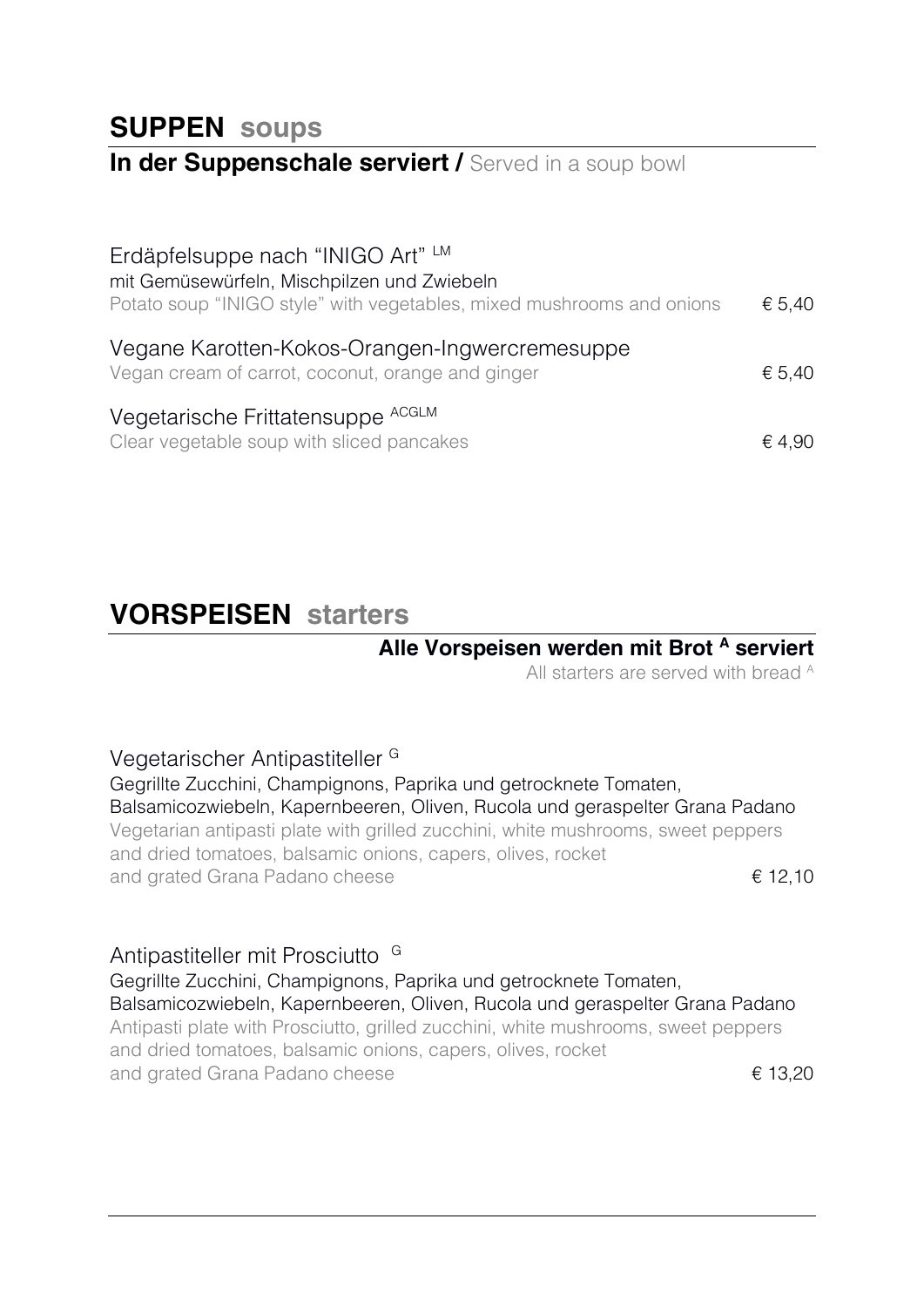## **SALATE salads**

#### **Alle Salate werden mit Brot <sup>A</sup> serviert**

All salads are served with bread A

| Kleine Salatschüssel vom Buffet (Selbstbedienung)<br>Small salad bowl (self-service)                                                                                                                        | € 3,90        |
|-------------------------------------------------------------------------------------------------------------------------------------------------------------------------------------------------------------|---------------|
| Große Salatschüssel vom Buffet (Selbstbedienung)<br>Large salad bowl (self-service)                                                                                                                         | € 7,30        |
| Bunter Salatteller mit Schafskäse <sup>G</sup><br>Mixed salad with sheep's cheese                                                                                                                           | € $9,90$      |
| CDG<br>Bunter Salatteller mit Thunfisch und Thousand Island Dressing<br>Mixed salad with tuna and Thousand Island dressing                                                                                  | € $9,90$      |
| <b>INIGO BackhenderIsalat ACGNO</b><br>mit Sesam, Joghurtdressing und Kürbiskernöl<br>Lettuce salad with deep-fried breaded chicken strips with sesame;<br>served with yogurt dressing and pumpkin seed oil | € 12,10       |
| Bunter Salatteller mit gegrillten Hühnerstreifen und Kräuterdressing<br>Mixed salad with grilled chicken strips and herb dressing                                                                           | CG<br>€ 12,10 |

#### **Preise inklusive aller Steuern und Abgaben**

Prices include all taxes and fees

A-Gluten/gluten; B-Krebstiere/crustaceans; C-Eier/eggs; D-Fisch/fish; E-Erdnüsse/peanuts; F-Soja/soy; G-Laktose/lactose; H-Schalenfrüchte/nuts; L-Sellerie/celery; M-Senf/mustard; N-Sesamsamen/sesame seeds; O-Schwefeldioxid & Sulfite/sulfur dioxide & sulfites; P-Lupinen/lupines; R-Weichtiere/mollusks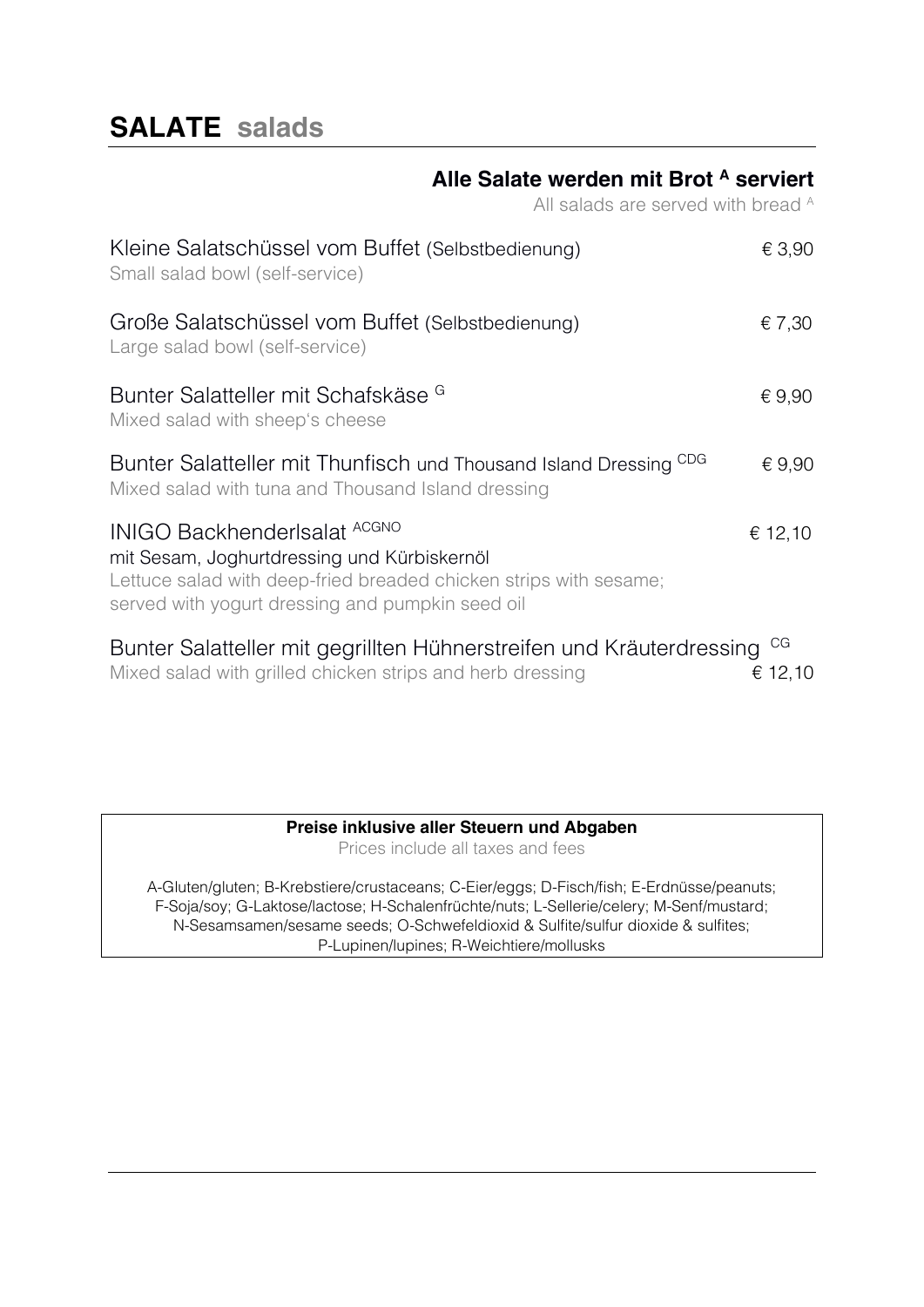## **KLEINIGKEITEN small dishes**

| Getoastetes Schwarzbrot                                                                                                                                                        | € 9,90 |
|--------------------------------------------------------------------------------------------------------------------------------------------------------------------------------|--------|
| mit karamelisierten Apfelscheiben, Ananas, mariniertem Rucola,<br>AG<br>Preiselbeeren und Brie gratiniert                                                                      |        |
| Toasted brown bread with caramelized apple slices, pine-apple, marinated rocket,<br>cranberries and Brie au gratin                                                             |        |
| INIGO-Toast ACG<br>Gratiniertes Schwarzbrot mit Speck, Tomaten, roten Zwiebeln<br>und Spiegelei<br>Brown bread au gratin with bacon, tomatoes, red onion and egg sunny-side up | € 9,70 |
| Kleines Rindsgulasch mit Gebäck AG<br>Small Beef goulash with bread                                                                                                            | € 8,90 |
| Sacherwürstl mit Senf, Kren und Brot AG<br>Frankfurter sausages with mustard, horseradish and bread                                                                            | € 6,80 |
| Sacherwürstl mit Gulaschsaft und Brot AG<br>Frankfurter sausages with goulash stock and bread                                                                                  | € 9,20 |

## **HAUPTSPEISEN main dishes**

| Cordon Bleu vom Schwein mit Petersilerdäpfeln ACG<br>Pork Cordon bleu with parsley potatoes                                                                                                                               | € 15,90 |
|---------------------------------------------------------------------------------------------------------------------------------------------------------------------------------------------------------------------------|---------|
| Wiener Schnitzel von der Karreerose mit Petersilerdäpfel ACG<br>Breaded and deep-fried pork cutlets with parsley potatoes                                                                                                 | € 14,30 |
| Wiener Schnitzel von der Karreerose in Sesampanade oder<br>Kürbiskernpanade mit Petersilerdäpfel ACGN<br>Breaded and deep-fried pork cutlets with sesamecover or pumpkinseedcover<br>at your choice with parsley potatoes | € 14,30 |
| Gebackenes Hühnerbrustfilet mit Petersilerdäpfel ACG<br>Breaded and deep-fried chickenbreast with parsley potatoes                                                                                                        | € 14,90 |
| Gebackenes Hühnerbrustfilet in Sesampanade oder<br>Kürbiskernpanade mit Petersilerdäpfel ACGN<br>Breaded and deep-fried chickenbreast with sesamecover or pumpkinseedcover<br>at your choice with parsley potatoes        | € 14,90 |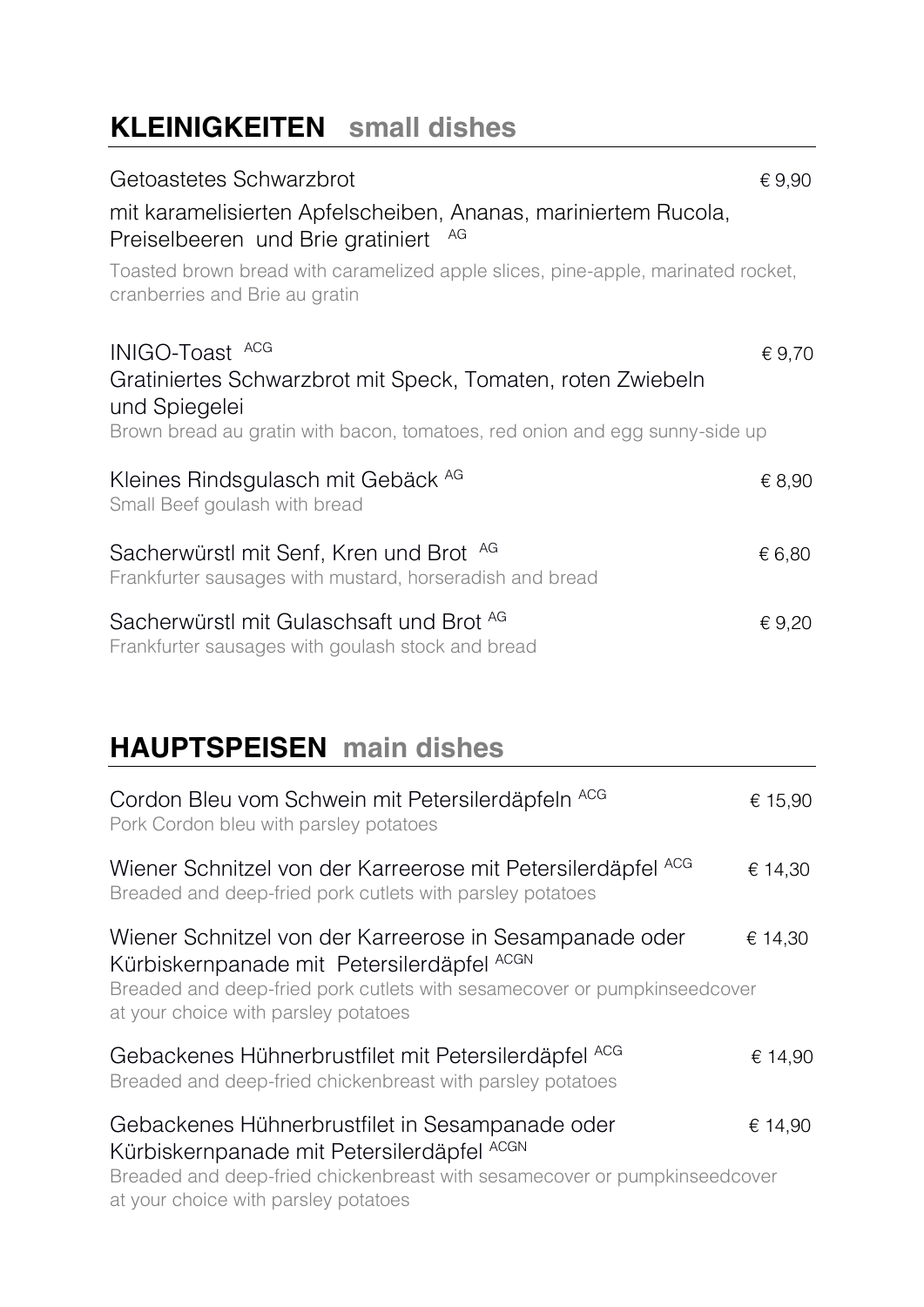| Zwiebelrostbraten von der Beiried A<br>mit Braterdäpfeln und Speckfisolen<br>Roastbeef with onions, fried potatoes and green beans with bacon                                                                                              | € 19,50 |
|--------------------------------------------------------------------------------------------------------------------------------------------------------------------------------------------------------------------------------------------|---------|
| Vanillerostbraten von der Beiried A<br>im Knoblauchjus dazu Kroketten<br>Roastbeef in garlicjus with croquettes                                                                                                                            | € 19,50 |
| Großes Rindsgulasch mit Brot AG<br>Large Beef Goulash with bread                                                                                                                                                                           | € 10,90 |
| Hühnercurry in Kokosmilch dazu Basmatireis<br>Chickencurry in coconut milk with basmati rice                                                                                                                                               | € 12,90 |
| <b>Für unsere jungen Gäste/for our Youngsters</b>                                                                                                                                                                                          |         |
| Kinderschnitzel vom Schwein mit Pommes und Ketchup ACG<br>Small pork escalope with french fries and ketchup                                                                                                                                | € 8,30  |
| <b>VEGETARISCH/VEGAN</b> vegetarian/vegan                                                                                                                                                                                                  |         |
| Vegetarische Linsenbällchen nach indischer Art <sup>ACG</sup><br>auf Curry-Kokosmilchsauce mit Basmatireis<br>Vegetarian lentilballs "indian style" in curry and coconutmilk sauce with basmati rice                                       | € 11,90 |
| Rote Rüben Risotto mit Rotwein und Parmesan GO<br>Beetroot risotto with red wine and parmesan                                                                                                                                              | € 11,90 |
| Jambalaya FH<br>Veganer afrikanischer Reiseintopf mit Mango, Jungzwiebel,<br>Paprika, Tomaten, Cashewnüssen und Tofu (pikant)<br>Vegan African rice stew with mango, spring onions, peppers, tomatoes,<br>cashewnuts and bean curd (spicy) | € 11,40 |
| Veganer Kichererbsen-Gemüseeintopf mit Hausbrot A<br>Vegan chickpea-vegetablestew with home-made bread                                                                                                                                     | € 11,90 |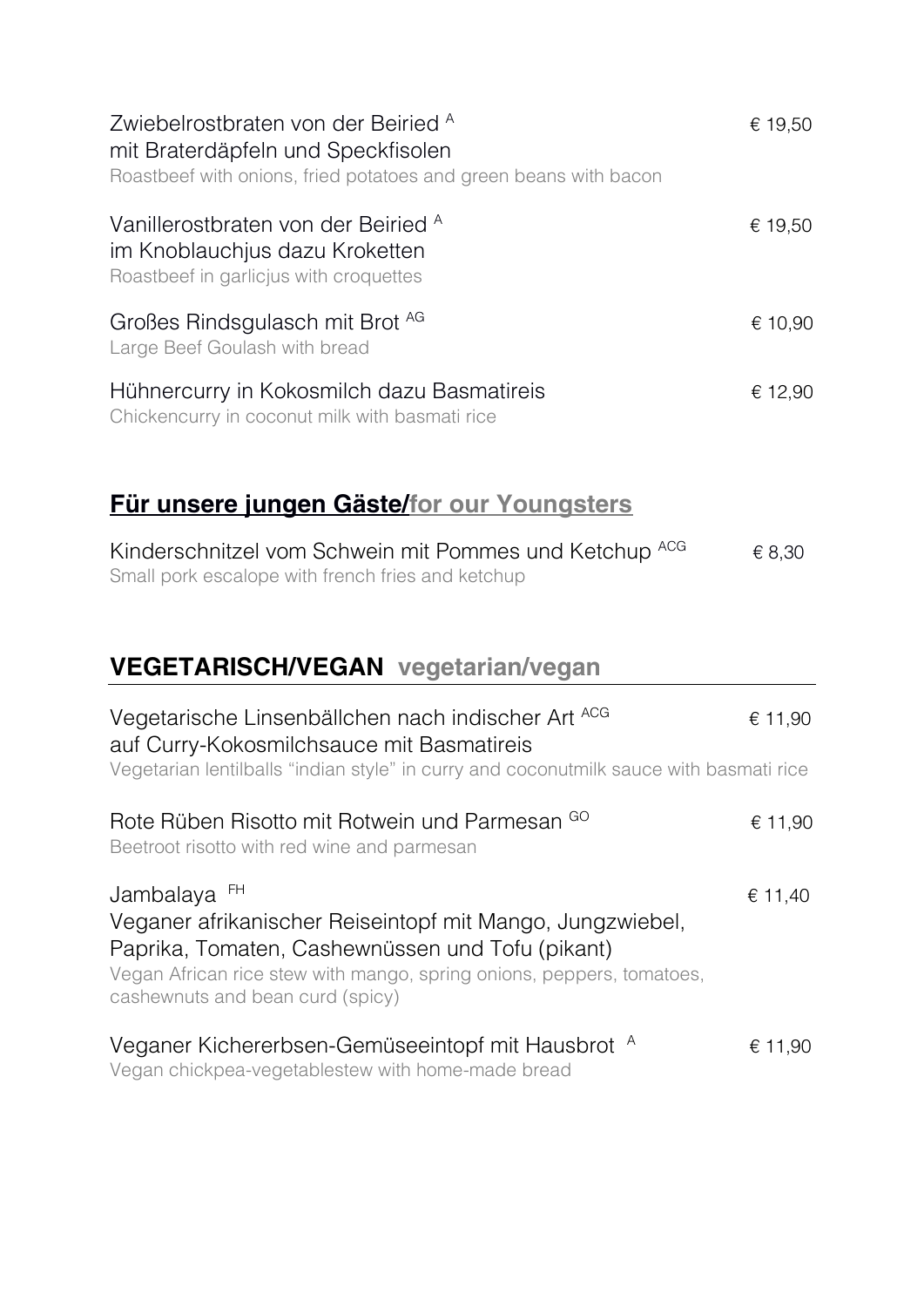### **AUS DEM WASSER out of the water**

Steingarnelen auf Safranrisotto BDGO mit gegrillten Cocktailtomaten Rock shrimp on saffron risotto with grilled cocktail tomatoes

## **HAUSGEMACHTE NACHSPEISEN desserts**

| 2 Stück Marillenpalatschinken ACG<br>2 pancakes with apricot jam                                                             | € 5,30 |
|------------------------------------------------------------------------------------------------------------------------------|--------|
| 2 Stück Schokolade-Nusspalatschinken mit Schlagobers ACGH<br>2 chocolate pancakes with grated nuts and whipped cream         | € 5.90 |
| <b>ACGH</b><br>Topfenknödel in Nussbröseln auf 2erlei Fruchtspiegel<br>Sweet curd dumplings in nut-breadcrumbs at fruitsauce | € 7,50 |
| Mascarponecreme mit 2erlei Fruchtsauce im Glas <sup>G</sup><br>Mascarponecream with fruitsauce served in a glass             | € 5,90 |
| Tageskuchen ACGH<br>Pie of the day                                                                                           | € 4,20 |

| <b>IM DOPPELPACK:</b> Melange und Tageskuchen | € 5,80 |
|-----------------------------------------------|--------|
| Combo: Coffee plus pie of the day             |        |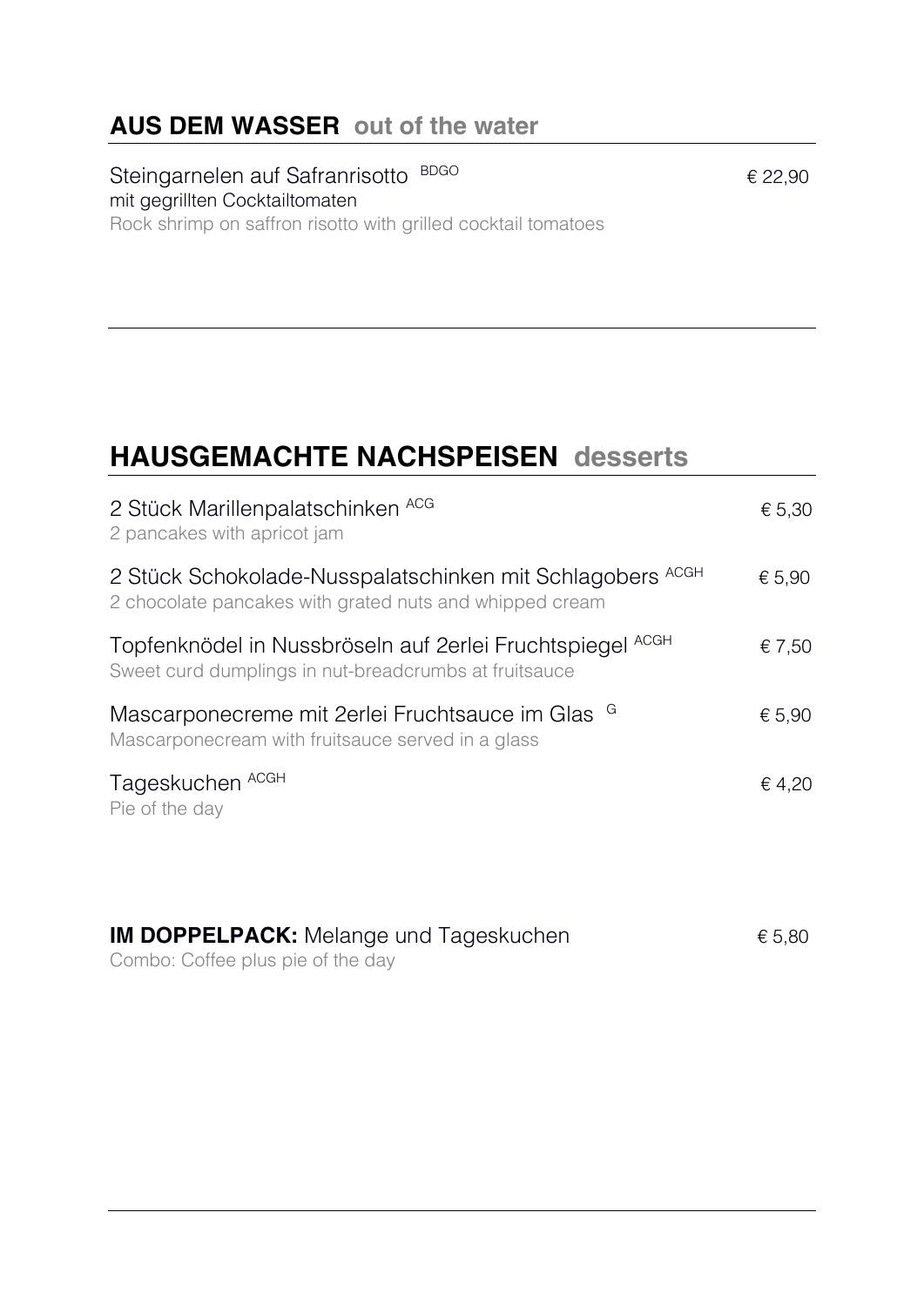### **WEINE wines**

| <b>Weingut Groiss, Kleinwiesendorf</b>                                             |                  |                  |
|------------------------------------------------------------------------------------|------------------|------------------|
| Grüner Veltliner (Weißer Landwein)<br>White wine                                   | $1/8$            | € 2,50           |
| Zweigelt (Roter Landwein)<br>Red wine                                              | $1/8$            | € 2,50           |
| Gespritzter, weiß oder rot<br>White or red wine with carbonated water              | $1/4$            | € 3,20           |
| Sommerspritzer, weiß oder rot<br>White or red wine with plenty of carbonated water | $1/2$  <br>$1/4$ | € 4,70<br>€ 3,00 |
| Aperolspritzer (mit Weißwein)<br>White wine, carbonated water and Aperol           | $1/4$            | € 4,00           |
| Holunderspritzer<br>White wine, carbonated water and elderflower syrup             | $1/4$            | € 3,80           |
| Veilchenspritzer<br>White wine, carbonated water and violet syrup                  | $1/4$            | € 3,80           |
| Pfirsichspritzer<br>Peach wine with carbonated water                               | $1/4$            | $\epsilon$ 3,30  |

### **FLASCHENWEINE**

| Grüner Veltliner FILIUS 2021               | $1/8$          | € 2,80  |
|--------------------------------------------|----------------|---------|
| WG Hagn, Mailberg                          | Flasche 0,75 l | € 15,50 |
| Gemischter Satz BIO 2021                   | $1/8$          | € 2,80  |
| WG Groiss, Kleinwiesendorf/Wagram          | Flasche 0,75 l | € 15,50 |
| Blauer Zweigelt BIO 2019                   | $1/8$ l        | € 2,80  |
| WG Groiss, Kleinwiesendorf/Wagram          | Flasche 0,75 l | € 15,50 |
| Blaufränkisch DAC 2017                     | $1/8$          | € 2,80  |
| WG Reumann, Deutschkreutz/Mittelburgenland | Flasche 0,75 l | € 15,50 |

Wein enthält / Wine contains: O - Schwefeldioxid & Sulfite / sulfur dioxide & sulfites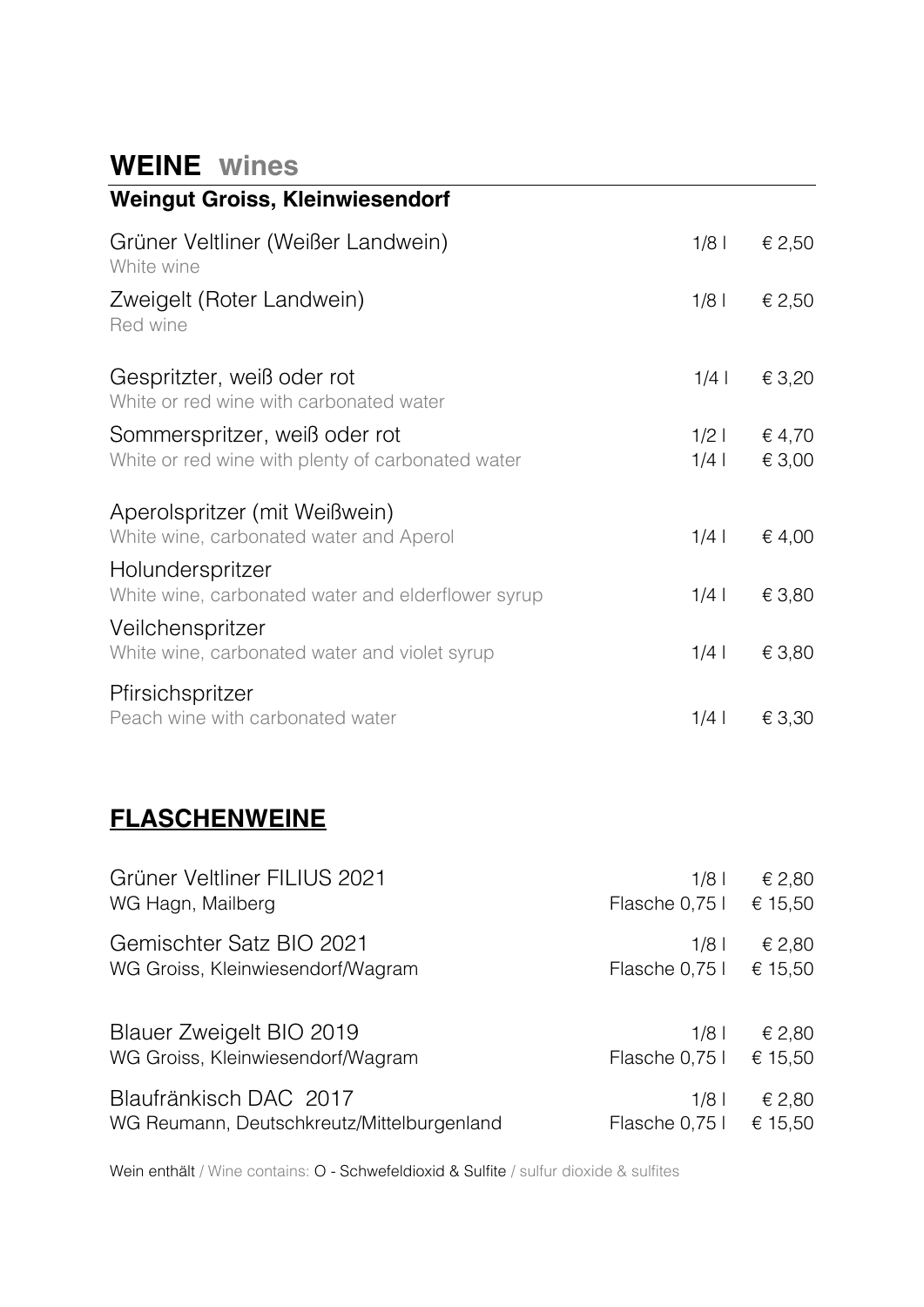### **BIER beer**

#### **VOM FASS on tap**

| Ottakringer Wiener Original<br>Viennese lager beer              | $0,5$  <br>0,31 | € 4,60<br>€ 3,50 |
|-----------------------------------------------------------------|-----------------|------------------|
| Ottakringer Zwickl hell<br>Unfiltered lager beer                | $0,5$  <br>0,31 | € 4,90<br>€ 3,60 |
| Ottakringer Zwickl rot<br>Sweet unfiltered lager beer           | $0,5$  <br>0,31 | € 4,90<br>€ 3,60 |
| <b>Budweiser</b><br>Czech lager beer                            | $0,5$  <br>0,31 | € 4,90<br>€ 3,60 |
| <b>FLASCHEN bottles</b>                                         |                 |                  |
| Ottakringer Citrusradler<br>Lager beer with carbonated lemonade | 0.51            | € 4,40           |
| Die Weiße<br>Wheat beer                                         | $0,5$           | € 4,90           |
| Null Komma Josef alkoholfrei<br>Non-alcoholic beer              | $0,5$           | $\epsilon$ 4,60  |
|                                                                 |                 |                  |

Bier enthält / Beer contains: A - Gluten

# **SCHNÄPSE shots**

| Freihof Marillenschnaps<br>Apricot schnapps   | 2 cl   | € 3.80 |
|-----------------------------------------------|--------|--------|
| Freihof Birnenschnaps<br>Pear schnapps        | 2 cl   | € 3.80 |
| Freihof Haselnussschnaps<br>Hazelnut schnapps | $2$ cl | € 3.80 |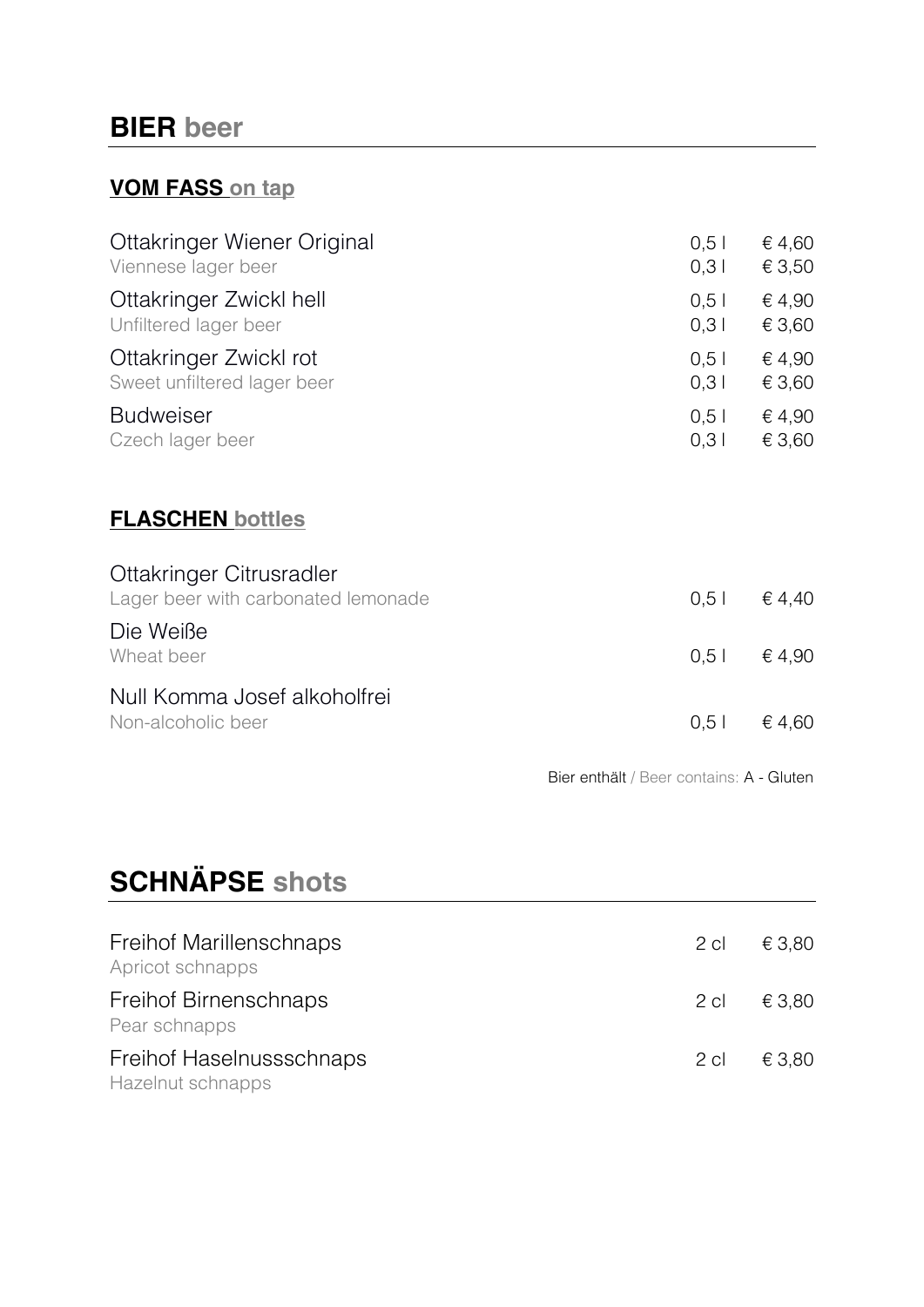# **ALKOHOLFREI soft drinks**

| Vöslauer Mineralwasser prickelnd oder still<br>Sparkling or still mineral water                                              | 0,331<br>0,751    | € 2,90<br>€ 4,90 |
|------------------------------------------------------------------------------------------------------------------------------|-------------------|------------------|
| Sodawasser<br>Carbonated water                                                                                               | $0,5$  <br>$0,25$ | € 2,70<br>€ 1,80 |
| Süßgekochtes Wasser (Gekochtes Wasser mit Sternanis,<br>Zitronenschale, Gewürznelken und Wacholderbeeren)<br>Ayurvedic water | $0,25$            | € 1,60           |
| Schottische Limonade (Pfefferminztee, Bio Johannisbeersaft und Minze)<br>Peppermint tea, black currant juice and mint        | 0,251             | € 3,60           |
| Gletscher (Sodawasser, Orangensaft und Bitter Lemon)<br>Carbonated water, orange juice and Bitter Lemon                      | $0,5$             | € 3,60           |
| Rauch BIO Marille oder BIO Schwarze Johannisbeere<br>Organic apricot or black currant juice                                  | $0,2$             | € 3,50           |
| Groiss Traubensaft<br>Grape juice                                                                                            | 0,251             | € 3,00           |
| Urtaler Apfelsaft naturtrüb<br>Unfiltered apple juice                                                                        | 0,251             | € 3,50           |
| Rauch Apfelsaft oder Orangensaft<br>Apple or orange juice                                                                    | 0,251             | € 2,80           |
| Rauch Apfelsaft oder Orangensaft gespritzt<br>Apple or orange juice with carbonated water                                    | 0,25              | € 2,40           |
| Pepsi Cola <sup>o</sup><br>Pepsi Coke                                                                                        | 0,331             | € 3,20           |
| Pepsi Cola Max <sup>o</sup><br>Pepsi coke zero                                                                               | 0,331             | € 3,20           |
| Almdudler<br>Alpine herb lemonade                                                                                            | 0,331             | € 3,20           |
| Soda Zitrone Bio<br>Lemonade sparkling                                                                                       | 0,5<br>0,251      | € 3,20<br>€ 2,20 |
| Soda Himbeere<br>Organic raspberry lemonade sparkling                                                                        | 0,51<br>0,251     | € 3,20<br>€ 2,20 |
| Soda Holunder<br>Organic elderflower lemonade sparkling                                                                      | $0,5$  <br>0,251  | € 3,20<br>€ 2,20 |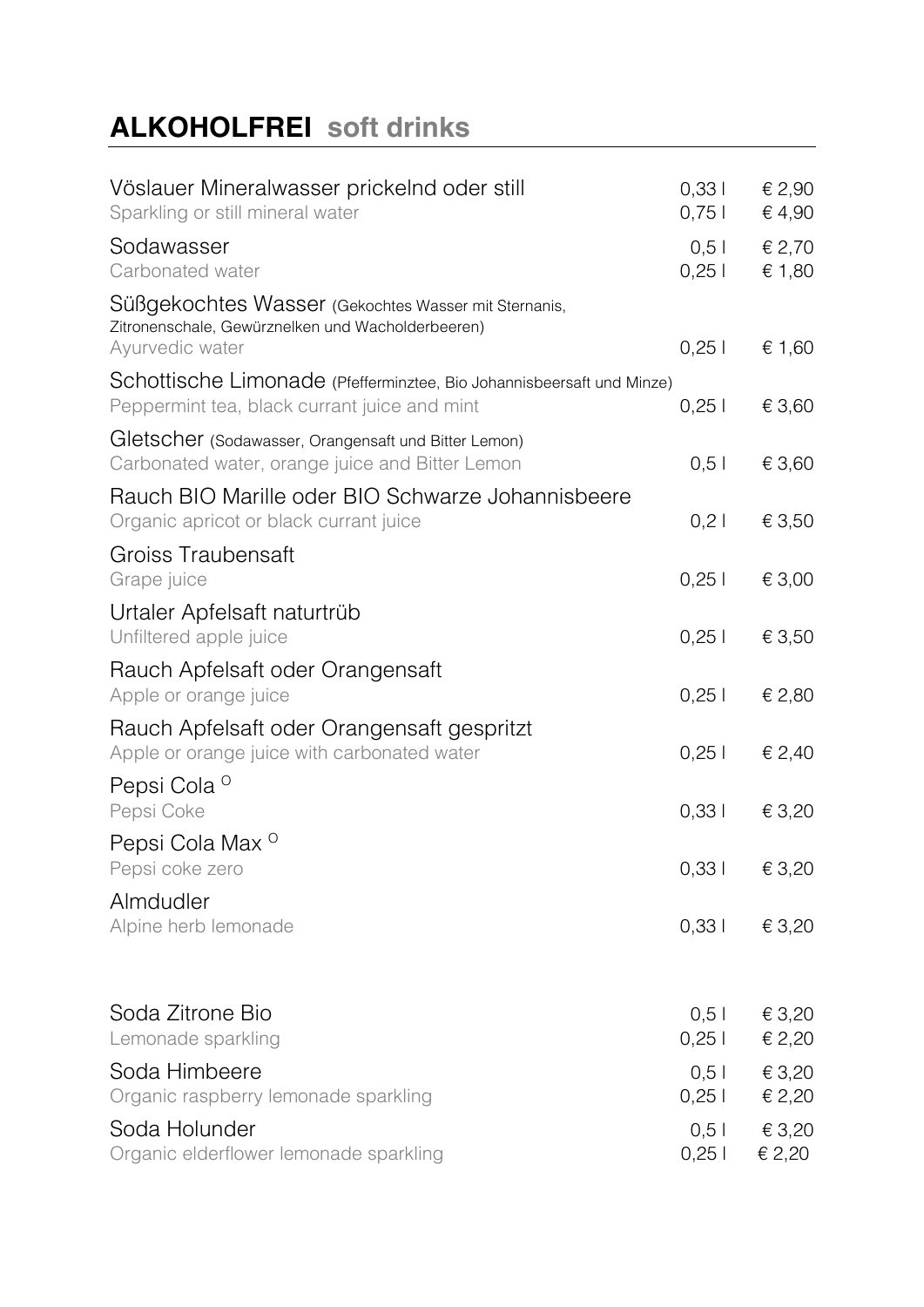# **HEIßGETRÄNKE Hot Beverages**

Allergeninformation gemäß Codex-Empfehlung: Kaffee mit Bio-Milch oder Obers/Coffee with bio-milk or cream enthält/contains: **G**-Laktose/lactose

| Kleiner Espresso, Kleiner Brauner             | € 2,60 |
|-----------------------------------------------|--------|
| Espresso with or without cream                |        |
| Großer Espresso, Großer Brauner               | € 4,20 |
| Double espresso with or without cream         |        |
| Verlängerter schwarz oder braun               | € 3,20 |
| Coffee with or without cream                  |        |
| Melange                                       | € 3,20 |
| Coffee with hot milk                          |        |
| Häferlkaffee mit Schlagobers                  | € 3,50 |
| Mug of coffee with hot milk and whipped cream |        |
| Cappuccino                                    | € 3,20 |
| Latte Macchiato                               | € 3,80 |

### **Alle Kaffees auch koffeinfrei erhältlich**

**Decaffeinated coffee available**

| Heiße Schokolade mit Schlagobers                  | € 3,90 |
|---------------------------------------------------|--------|
| Hot chocolate with whipped cream                  |        |
| Heiße Schokolade mit Inländerrum und Schlagobers  | € 4,80 |
| Hot chocolate with domestic rum and whipped cream |        |
| Heiße Bio - Limonade                              | € 1,60 |
| Hot lemonade                                      |        |
| Heiße Bio - Milch                                 | € 2,10 |
| Hot milk                                          |        |